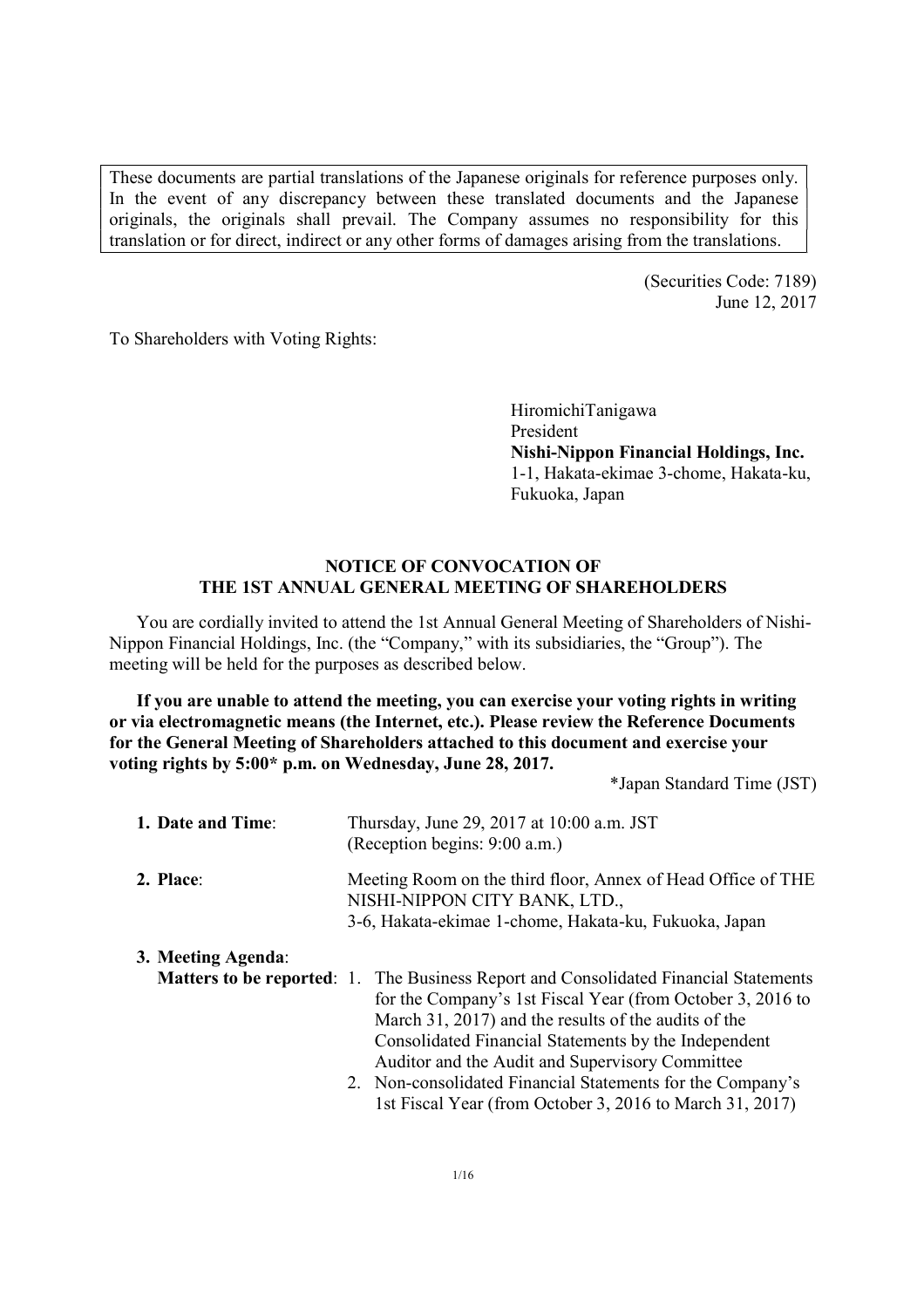**Proposals to be resolved**:

| <b>Proposal No. 1:</b> Appropriation of Surplus                                      |
|--------------------------------------------------------------------------------------|
| <b>Proposal No. 2:</b> Partial Amendments to the Articles of Incorporation           |
| <b>Proposal No. 3:</b> Election of 9 Directors (excluding those who are Audit and    |
| Supervisory Committee members)                                                       |
| <b>Proposal No. 4:</b> Decision of Amount of Remuneration to Directors (excluding    |
| those who are Audit and Supervisory Committee members)                               |
| <b>Proposal No. 5:</b> Decision of Amount of Remuneration to Directors who are Audit |
| and Supervisory Committee members                                                    |
|                                                                                      |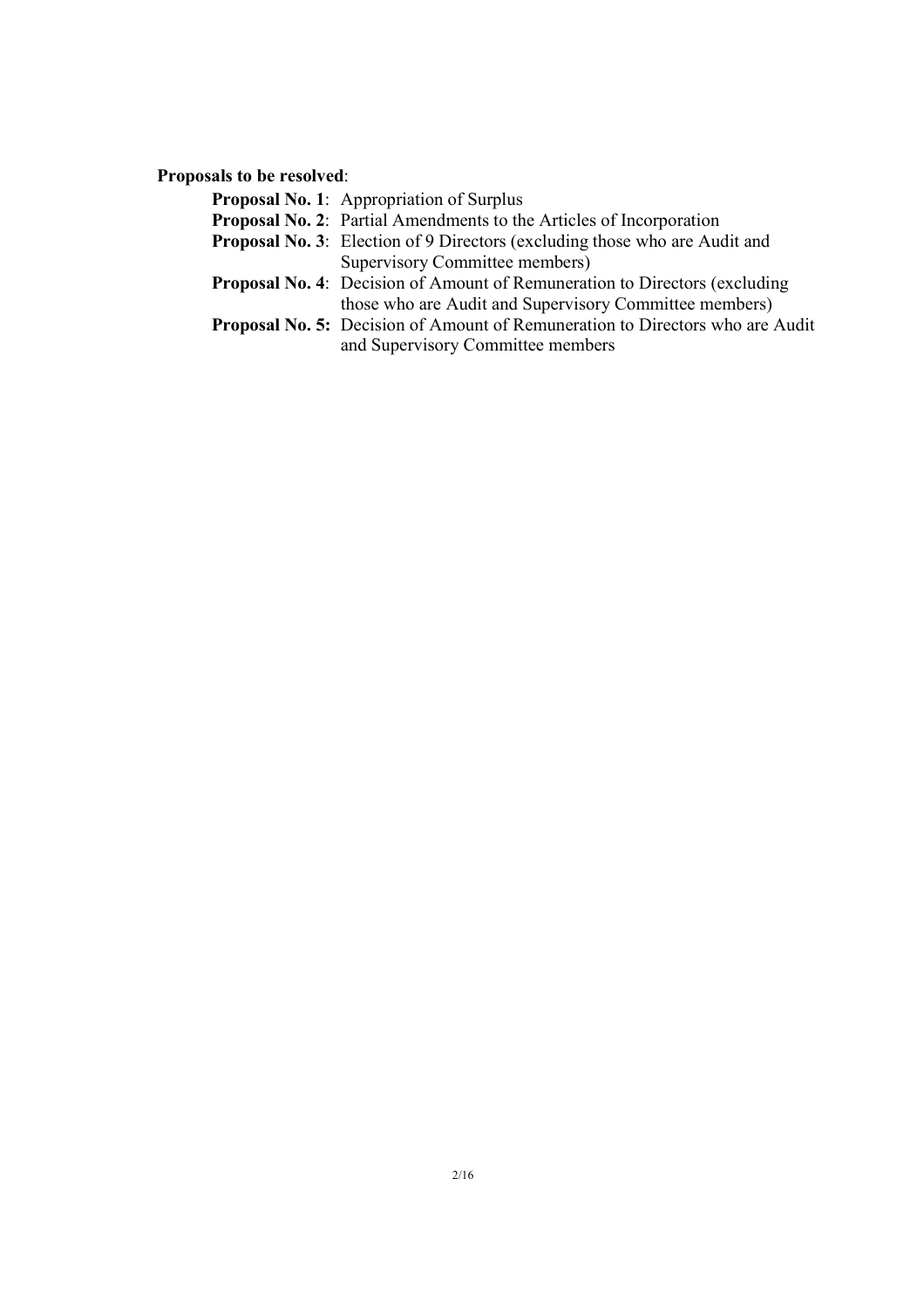# **Instructions for Exercise of Voting Rights**:

#### **If attending the General Meeting of Shareholders**

#### **Date and time of the General Meeting of Shareholders:**

## **Thursday, June 29, 2017 at 10:00 a.m. JST**

(The reception is scheduled to begin at 9:00 a.m.)

Please submit the enclosed Voting Rights Exercise Form at the reception desk on the day of the meeting for confirmation.

To conserve resources, please bring your own copy of this notice of convocation.

#### **If not attending the General Meeting of Shareholders**

# **Exercise of Voting Rights by Post (in Writing)**

## **Exercise deadline: Arrival by Wednesday, June 28, 2017 at 5:00 p.m. JST**

Voting rights may be exercised via mail. Please review the "Reference Documents for the General Meeting of Shareholders" that follow, indicate your vote for or against the proposals on the Voting Rights Exercise Form, and return it.

## **Exercise of Voting Rights via the Internet, etc.**

#### **Exercise deadline: Until Wednesday, June 28, 2017 at 5:00 p.m. JST**

## **Voting website: http://www.e-sokai.jp**

Please access the voting website on the Internet, follow the instructions on the voting website, and indicate your vote for or against the proposals.

If you vote both in writing and via the Internet, only your vote placed via the Internet will be valid. Additionally, if you submit your vote multiple times via the Internet, only the last vote will be valid.

#### **End**

Among the documents to be provided with this notice of convocation, the Systems to Secure the Appropriateness of Operations of the Business Report, the Consolidated Statement of Changes in Net Assets of the Consolidated Financial Statements, Notes to the Consolidated Financial Statements, Non-consolidated Statement of Changes in Net Assets of the Nonconsolidated Financial Statements and the Notes to the Non-consolidated Financial Statements are posted on the Company's website (http://www.nnfh.co.jp/) in accordance with laws and regulations as well as Article 17 of the Articles of Incorporation of the Company. Therefore, they are not included in the Attached Documents to this Notice of Convocation of the Annual General Meeting of Shareholders.

Accordingly, the Attached Documents to this Notice of Convocation of the Annual General Meeting of Shareholders include only part of the Consolidated Financial Statements and the Non-consolidated Financial Statements which have been audited by the Independent Auditor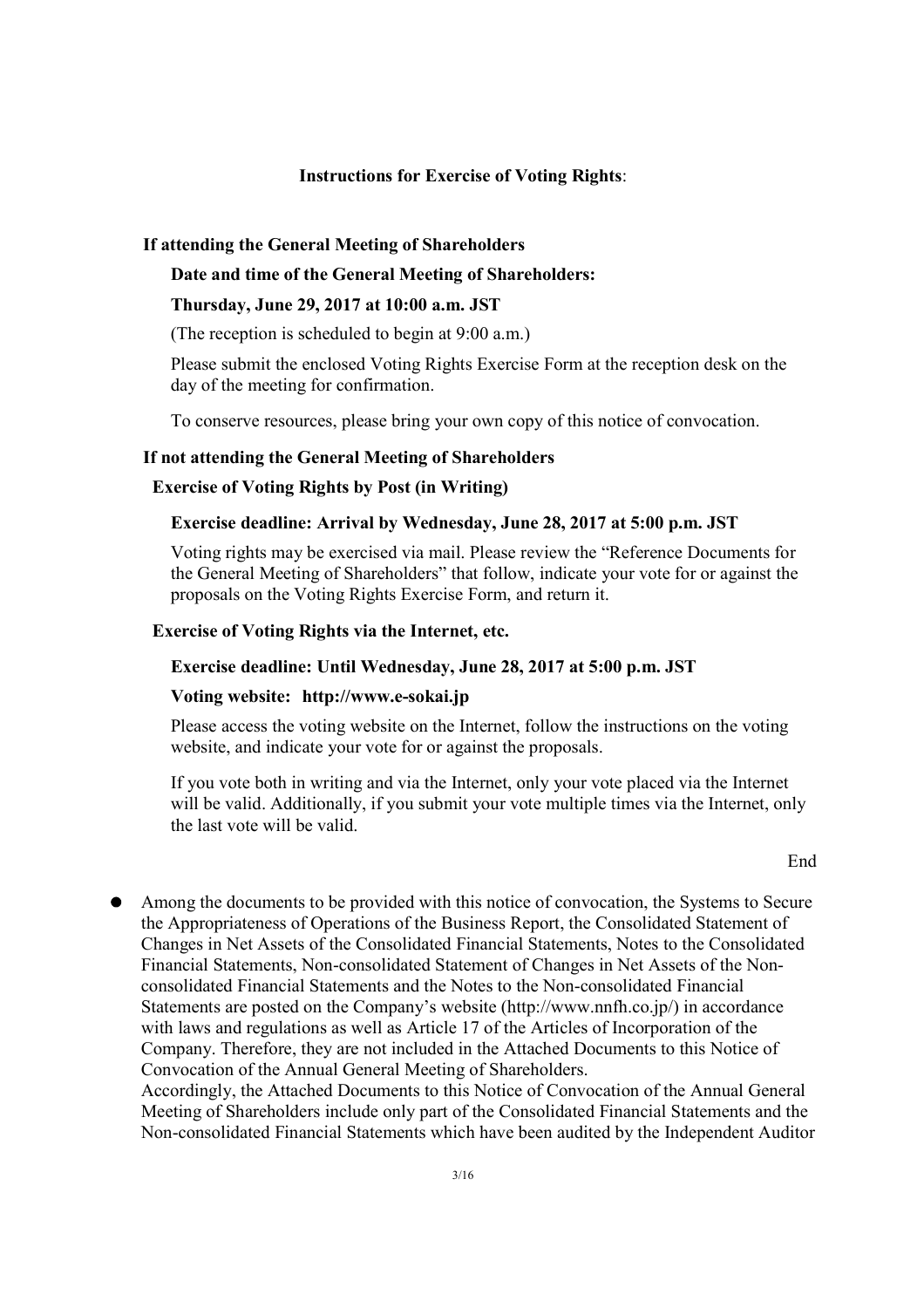and the Audit and Supervisory Committee when they prepared the Independent Auditor's Report and the Audit Report, respectively.

Any modification to the Reference Documents for the General Meeting of Shareholders, the Business Report, the Consolidated Financial Statements and the Non-consolidated Financial Statements will be posted on the Company's website (http://www.nnfh.co.jp/).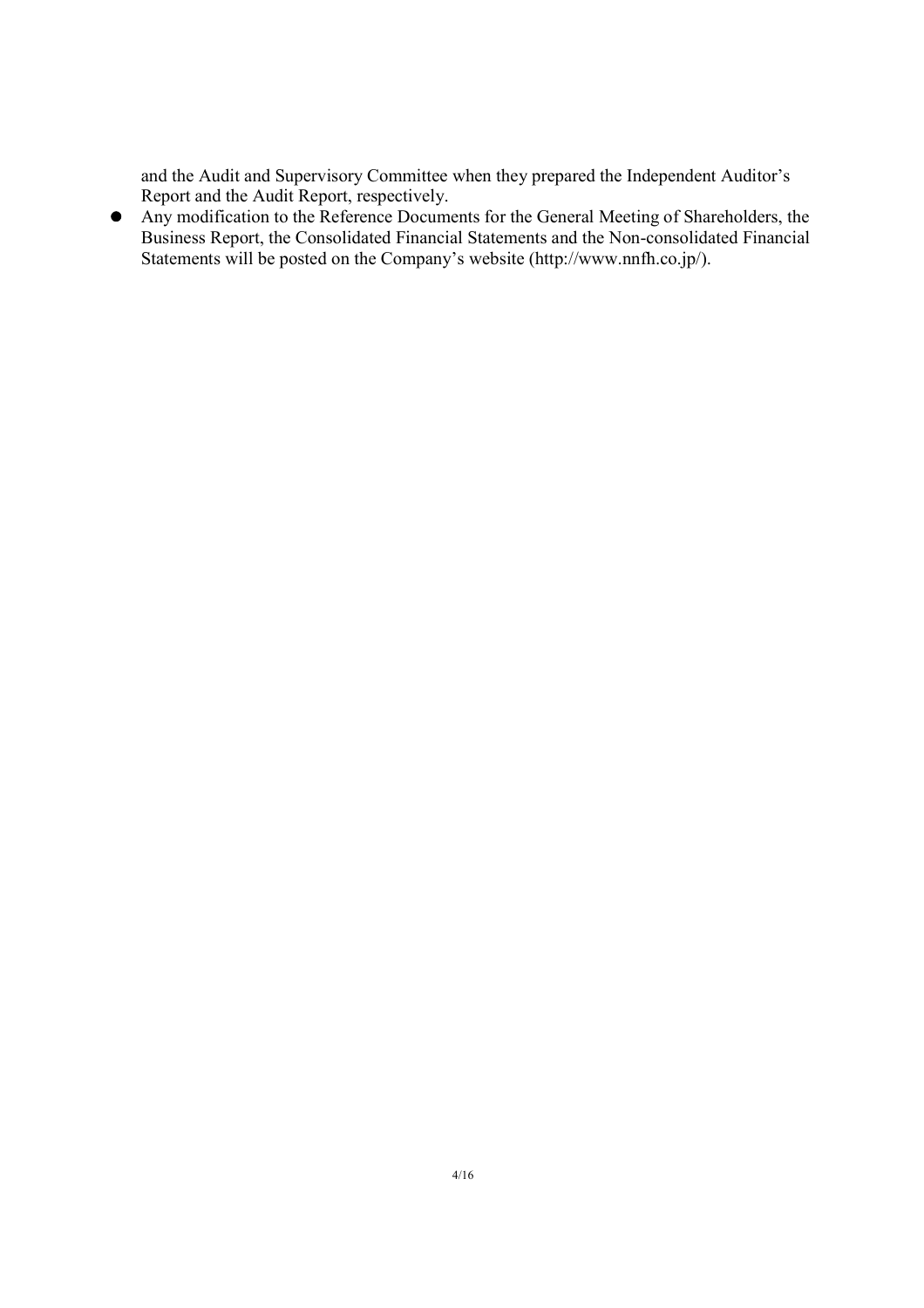# **Reference Documents for the General Meeting of Shareholders**

# **Proposal No. 1:** Appropriation of Surplus

Concerning the appropriation of surplus, the Company's basic policy is to strengthen its financial standing via appropriate enrichment of internal reserves and to implement stable and continuous dividends. In the medium term, with an annual dividend of 25 yen per share as a base, the Company aims to provide returns to shareholders equivalent to approximately 25% of the net income attributable to shareholders of the Company, and in consideration of factors such as contemporary economic trends, financial conditions, and business results forecasts, determines the content of returns for each fiscal year.

Based on the above policy, the Company proposes the year-end dividends for the 1st fiscal year as follows:

Matters concerning year-end dividends

1. Kind of dividend property

Cash

2. Matters concerning the allotment of dividend property to shareholders and the total amount thereof

17.50 yen per share of common stock

The total amount dividends 3,142,823,845 yen

Furthermore, as 12.50 yen were paid per share as an interim dividend during this fiscal periodby THE NISHI-NIPPON CITY BANK, LTD. (amount converted in consideration of the stock transfer ratio (allotment of 0.2 shares of the Company's stock for each share of stock in THE NISHI-NIPPON CITY BANK, LTD.) between the Company and THE NISHI-NIPPON CITY BANK, LTD. upon payment of an interim dividend of 2.50 yen per share by THE NISHI-NIPPON CITY BANK, LTD.), annual dividends will amount to 30.00 yen per share.

(3) Effective date of the distribution of surplus

June 30, 2017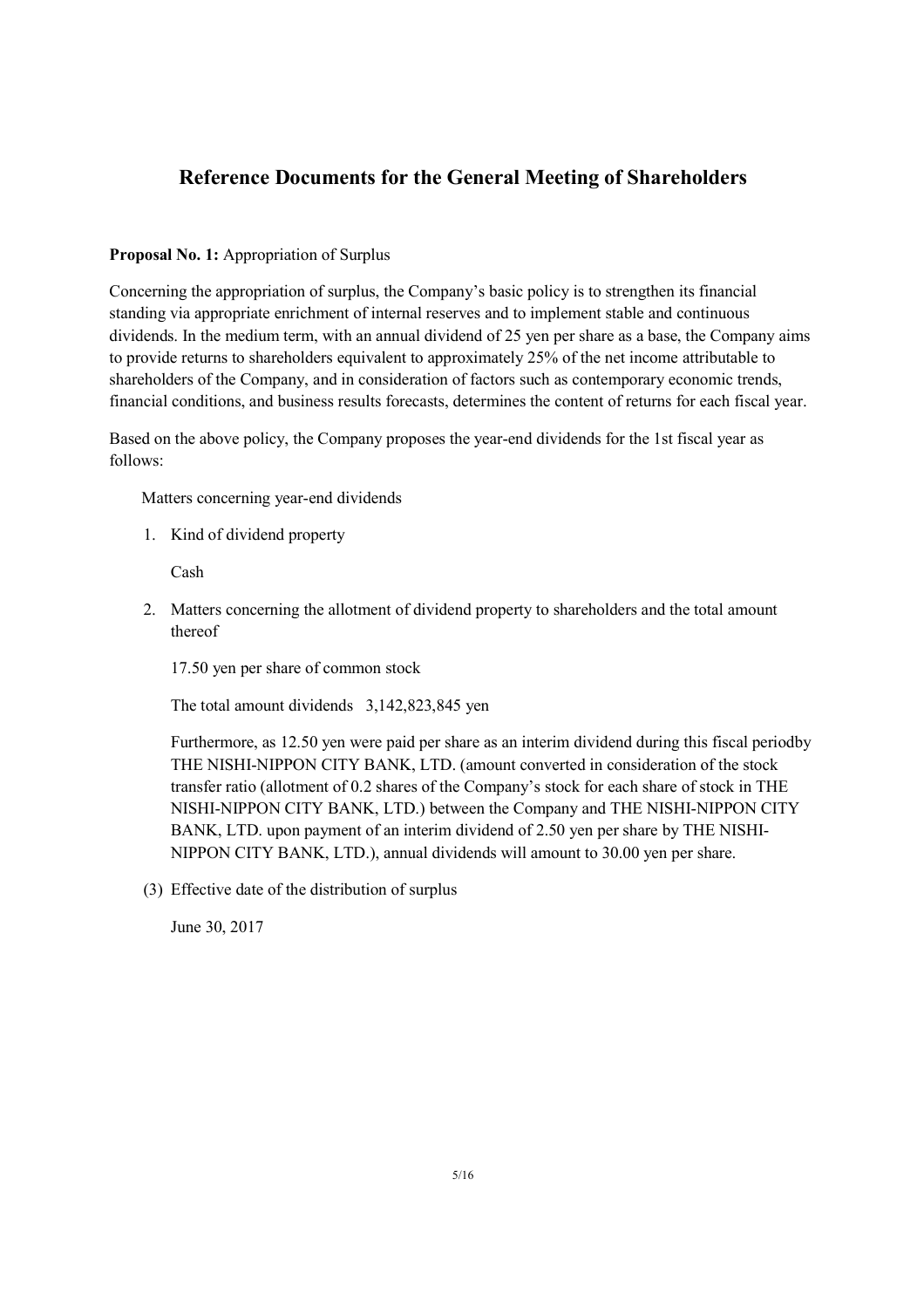#### **Proposal No. 2: Partial Amendments to the Articles of Incorporation**

1. Reasons for the amendments

Previously under the Banking Act, operations of bank holding companies were limited to the management administration and related operations for companies that it was able to hold as subsidiaries, but due to the enforcement of the revised Banking Act ("Act to Partially Amend the Banking Act, etc. for the Purpose of Responding to the Changing Environment Due to the Development of Information and Communication Technologies") on April 1, 2017, it became possible to execute shared and redundant operations within the group under certain conditions.

In light of the above, to expand the Company's operations with agility in the future and maximize the benefits from the revised Banking Act, the Company proposes amendments to Article 2 of the Articles of Incorporation regarding the Company's purposes.

## 2. Content of the amendments

The content of the amendments is as follows.

(Underlines indicate amended sections)

|            | Present Articles of Incorporation                                                                                                                                                            |           | Proposed Amendment                                                                                                                                                                              |
|------------|----------------------------------------------------------------------------------------------------------------------------------------------------------------------------------------------|-----------|-------------------------------------------------------------------------------------------------------------------------------------------------------------------------------------------------|
| (Purpose)  |                                                                                                                                                                                              | (Purpose) |                                                                                                                                                                                                 |
|            | Article 2. The purpose of the Company shall be to<br>engage in the following businesses as a bank<br>holding company:                                                                        |           | Article 2. The purpose of the Company shall be to<br>engage in the following businesses as a bank<br>holding company:                                                                           |
| (1)<br>(2) | Management and operation of banks and other<br>companies that the Company may have as<br>subsidiaries under the Banking Act; and<br>Any and all businesses incidental or related<br>thereto. | (1)       | Management and operation of banks and other<br>companies that the Company may have as<br>subsidiaries under the Banking Act and any<br>and all businesses incidental or related<br>thereto; and |
|            |                                                                                                                                                                                              | (2)       | Aside from businesses defined in the previous<br>item, businesses that are permitted to be<br>conducted by a bank holding company under<br>the Banking Act.                                     |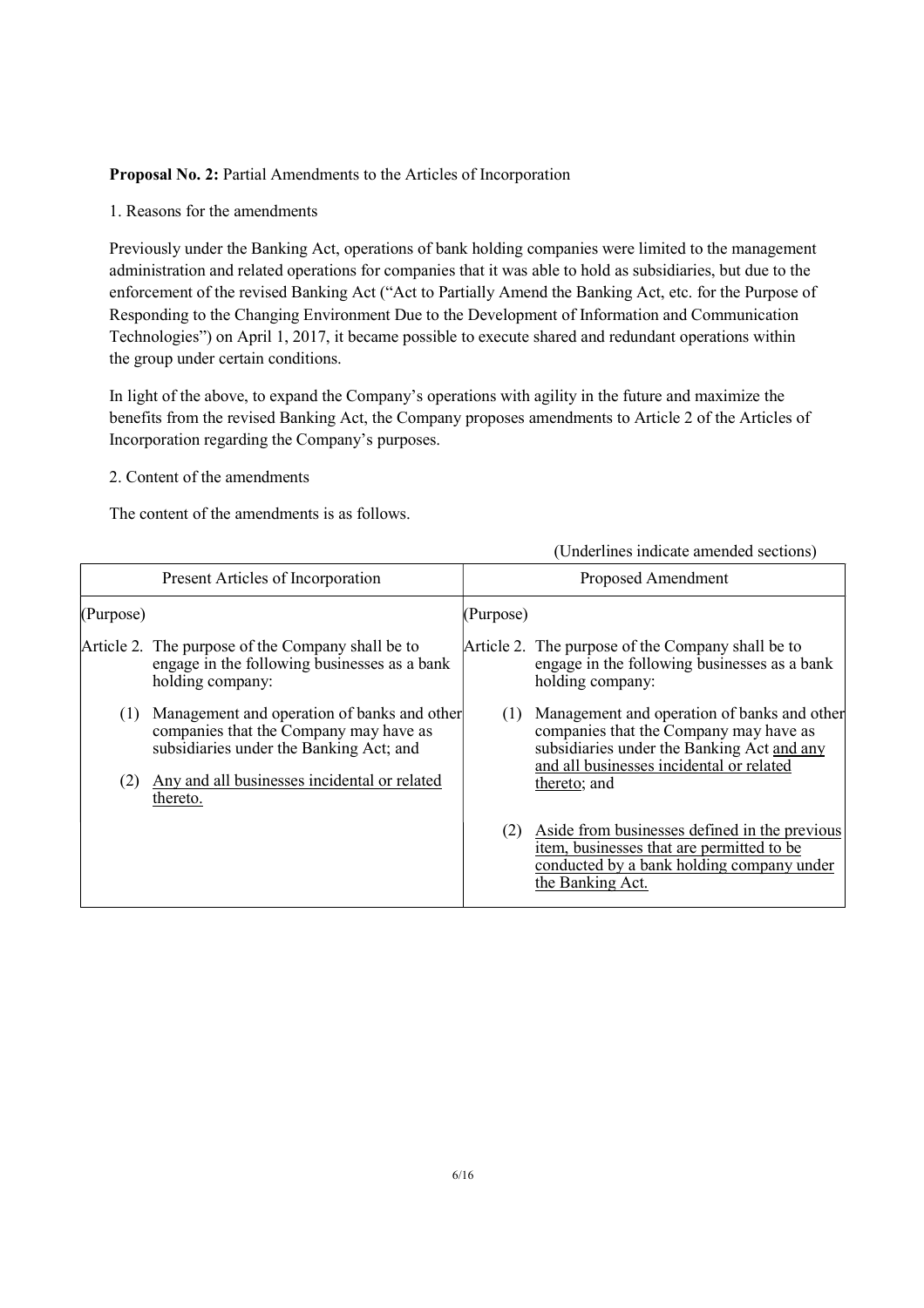# **Proposal No. 3:**Election of 9 Directors (excluding those who are Audit and Supervisory Committee members)

The terms of office of all of the 9Directors(excluding those who are Audit and Supervisory Committee members) will expire at the conclusion of this Annual General Meeting of Shareholders. Accordingly, the election of 9 Directors(excluding those who are Audit and Supervisory Committee members) is proposed.

The candidates are as follows:

| No. | Name<br>(Date of birth)                                                                                                                                                                                                                                                                                                                                                                                                                                                                                                                                                                                                                                                                                                                                   | Past experience, positions and responsibilities at the Company<br>(significant concurrent positions)                                                                              | Number of shares of the<br>Company held                                                                                                                                                                                                                                                                                                                                                                                                                                                                                                                                                                                                                                                                                                                             |                |
|-----|-----------------------------------------------------------------------------------------------------------------------------------------------------------------------------------------------------------------------------------------------------------------------------------------------------------------------------------------------------------------------------------------------------------------------------------------------------------------------------------------------------------------------------------------------------------------------------------------------------------------------------------------------------------------------------------------------------------------------------------------------------------|-----------------------------------------------------------------------------------------------------------------------------------------------------------------------------------|---------------------------------------------------------------------------------------------------------------------------------------------------------------------------------------------------------------------------------------------------------------------------------------------------------------------------------------------------------------------------------------------------------------------------------------------------------------------------------------------------------------------------------------------------------------------------------------------------------------------------------------------------------------------------------------------------------------------------------------------------------------------|----------------|
|     | Isao Kubota<br>(Dec. $6, 1942$ )<br>74 years old<br>[Reappointment]                                                                                                                                                                                                                                                                                                                                                                                                                                                                                                                                                                                                                                                                                       | Apr. 1966<br>Jun. 1995<br>Jul. 1997<br>Jul. 1999<br>Sep. 2000<br>Jul. 2002<br>May 2006<br>Jun. 2006<br>Jun. 2014<br>Oct. 2016<br>(Significant concurrent positions)<br>BANK, LTD. | Joined the Ministry of Finance<br>DirectorGeneral of the Customs and Tariff<br>Bureau, the Ministry of Finance<br>Deputy Vice Minister of Director-General's<br>Secretariat, the National Land Agency<br>Administrative Vice-Minister, the National<br>Land Agency<br>Vice-president, Urban Development<br>Corporation<br>Chairman, Lone Star Japan Acquisitions, LLC<br>Joined THE NISHI-NIPPON CITY BANK,<br>LTD.<br>Advisor, the Bank<br>President (Representative Director), the Bank<br>Chairman (Representative Director), the Bank<br>(current position)<br>Chairman (Representative Director), the<br>Company<br>(current position)<br>Chairman (Representative Director), THE NISHI-NIPPON CITY<br>Chairman of Fukuoka Association of Corporate Executives | $2,000$ shares |
|     | [Reasons for nomination as a candidate for director]<br>Since taking office as president in 2006 at THE NISHI-NIPPON CITY BANK, LTD., a bank of the Group, Mr. Isao<br>Kubota has contributed to the performance improvement of the said bank by exercising strong leadership, as well as<br>overcoming various issues in connection with the merger, paying off public funds and adopting core-banking system<br>shared by regional banks. Additionally, he was appointed chairman of the Company in October 2016. The Company<br>nominates him as a candidate for director as he has been judged to be a person that can contribute to the Company's<br>management from his experience, capability, personality and knowledge as a top-level executive. |                                                                                                                                                                                   |                                                                                                                                                                                                                                                                                                                                                                                                                                                                                                                                                                                                                                                                                                                                                                     |                |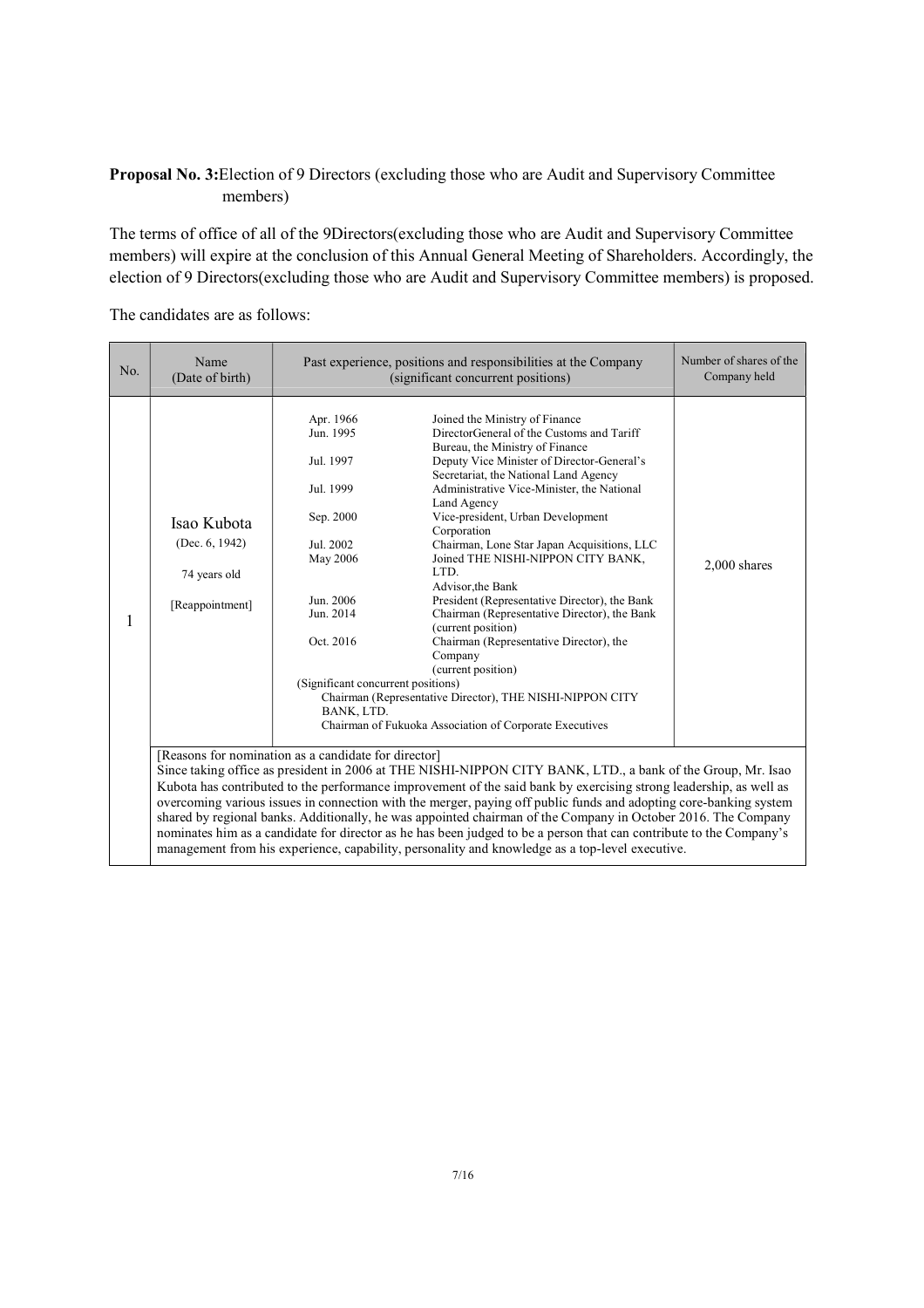| No.            | Name<br>(Date of birth)                                                                                                                                                                                                                                                                                                                                                                                                                                                                                                                                                                                                                                                                                                                                                                                                                                                                     |                                                                                                                                                                                                           | Past experience, positions and responsibilities at the Company<br>(significant concurrent positions)                                                                                                                                                                                                                                                                                                                                                                                                                                                                                                                                                                                                                                                                                                                                                                                                                                                                                       | Number of shares of the<br>Company held |
|----------------|---------------------------------------------------------------------------------------------------------------------------------------------------------------------------------------------------------------------------------------------------------------------------------------------------------------------------------------------------------------------------------------------------------------------------------------------------------------------------------------------------------------------------------------------------------------------------------------------------------------------------------------------------------------------------------------------------------------------------------------------------------------------------------------------------------------------------------------------------------------------------------------------|-----------------------------------------------------------------------------------------------------------------------------------------------------------------------------------------------------------|--------------------------------------------------------------------------------------------------------------------------------------------------------------------------------------------------------------------------------------------------------------------------------------------------------------------------------------------------------------------------------------------------------------------------------------------------------------------------------------------------------------------------------------------------------------------------------------------------------------------------------------------------------------------------------------------------------------------------------------------------------------------------------------------------------------------------------------------------------------------------------------------------------------------------------------------------------------------------------------------|-----------------------------------------|
| $\overline{2}$ | HiromichiTaniga<br>wa<br>$($ Jul. 17, 1953 $)$<br>63 years old<br>[Reappointment]                                                                                                                                                                                                                                                                                                                                                                                                                                                                                                                                                                                                                                                                                                                                                                                                           | Apr. 1976<br>Jun. 2005<br>Jul. 2008<br>Oct. 2008<br>May 2011<br>Jun. 2011<br>Jun. 2012<br>May 2013<br>Jun. 2013<br>May 2014<br>Jun. 2014<br>Oct. 2016<br>(Significant concurrent positions)<br>BANK, LTD. | Joined the Ministry of Finance<br>Director-General of Yokohama Customs, the<br>Ministry of Finance<br>Deputy Director-General of Minister's<br>Secretariat, the Ministry of Finance<br>Managing Director, Japan Finance Corporation<br>Joined THE NISHI-NIPPON CITY BANK,<br>LTD.<br>Advisor, the Bank<br><b>Executive Director, the Bank</b><br>Representative Executive Director<br>(Representative Director), the Bank<br>Representative Executive Director<br>(Representative Director)<br>Head of Kitakyushu&Yamaguchi Region, the<br>Bank<br>Deputy President (Representative Director)<br>Head of Kitakyushu&Yamaguchi Region, the<br>Bank<br>Deputy President (Representative Director), the<br>Bank<br>President (Representative Director), the<br>Bank(current position)<br>President (Representative Director), the<br>Company (current position)<br>President (Representative Director), THE NISHI-NIPPON CITY<br>Vice Chairman of Fukuoka Association of Corporate Executives | 6,400 shares                            |
|                | [Reasons for nomination as a candidate for director]<br>Since taking office as Director in 2011 at THE NISHI-NIPPON CITY BANK, LTD, a bank of the Group, Mr.<br>Hiromichi Tanigawa has been in charge of the bank's core operations, such as the Internal Audit Division, the<br>Corporate Risk Management & Compliance Division, the Corporate Planning Division and Head of Kitakyushu &<br>Yamaguchi Region. Since taking office as president in June 2014, he has been at the forefront of leading initiatives<br>toward improving business results of the said bank. Additionally, he was appointed president of the Company in<br>October 2016. The Company nominates him as a candidate for director as he has been judged to be a person that can<br>contribute to the Company's management from his experience, capability, personality and knowledge as a top-level<br>executive. |                                                                                                                                                                                                           |                                                                                                                                                                                                                                                                                                                                                                                                                                                                                                                                                                                                                                                                                                                                                                                                                                                                                                                                                                                            |                                         |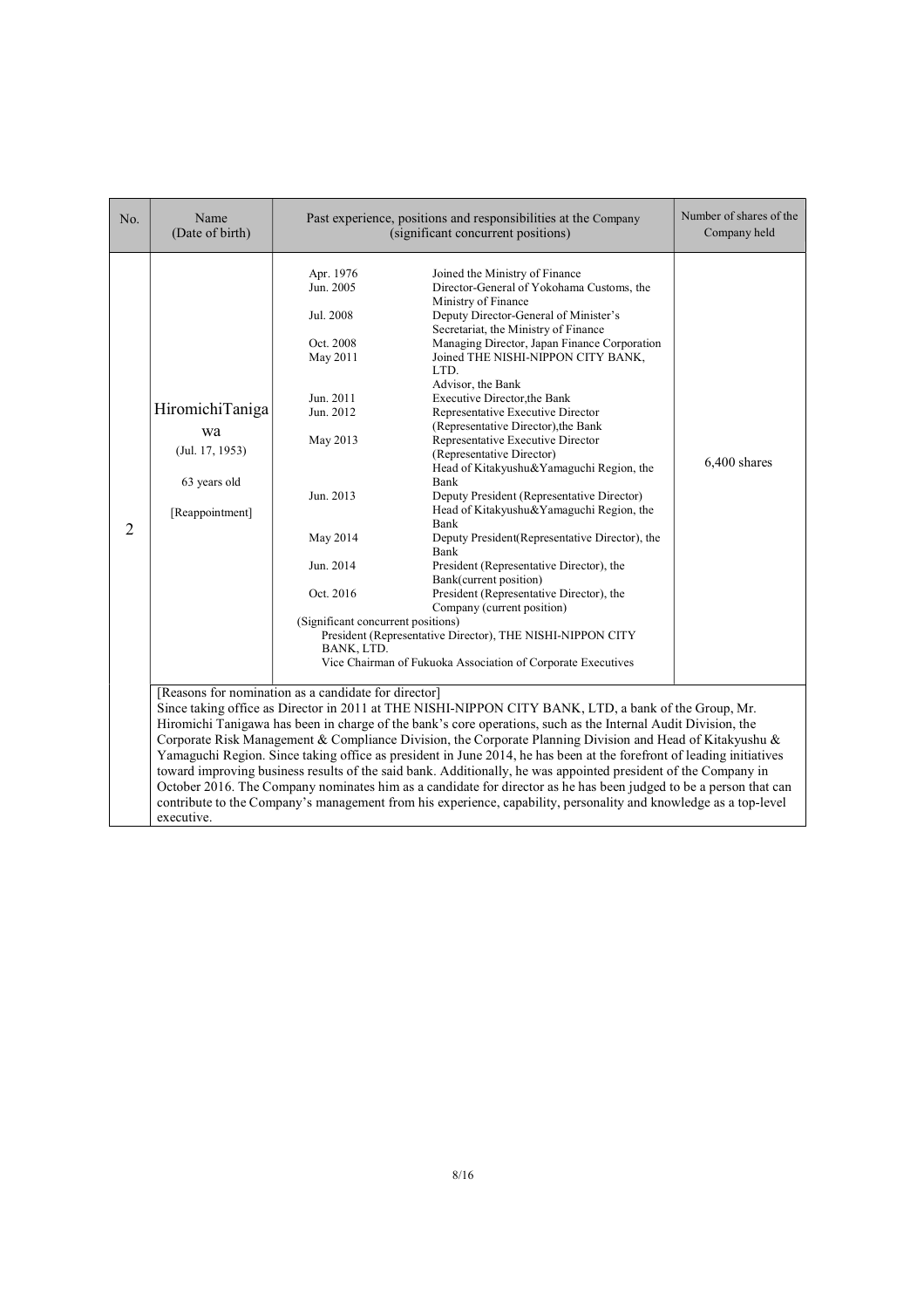| No. | Name<br>(Date of birth)                                             | Past experience, positions and responsibilities at the Company                                                                                                                        | Number of shares of the<br>Company held                                                                                                                                                                                                                                                                                                                                                                                                                                                                                                                                                                                                                                                                                                                                                                                                                                                                                                                                                                                                                                                                                                                                                                                                                                                                                                                                                                                                                                                                                                                                                                                                                                                                                                 |                |
|-----|---------------------------------------------------------------------|---------------------------------------------------------------------------------------------------------------------------------------------------------------------------------------|-----------------------------------------------------------------------------------------------------------------------------------------------------------------------------------------------------------------------------------------------------------------------------------------------------------------------------------------------------------------------------------------------------------------------------------------------------------------------------------------------------------------------------------------------------------------------------------------------------------------------------------------------------------------------------------------------------------------------------------------------------------------------------------------------------------------------------------------------------------------------------------------------------------------------------------------------------------------------------------------------------------------------------------------------------------------------------------------------------------------------------------------------------------------------------------------------------------------------------------------------------------------------------------------------------------------------------------------------------------------------------------------------------------------------------------------------------------------------------------------------------------------------------------------------------------------------------------------------------------------------------------------------------------------------------------------------------------------------------------------|----------------|
| 3   | Seiji Isoyama<br>(Jun. 22, 1951)<br>65 years old<br>[Reappointment] | Apr. 1975<br>Jun. 2004<br>Oct. 2004<br>May 2007<br>Jun. 2007<br>Jun. 2009<br>Jun. 2010<br>Jun. 2011<br>May 2013<br>Jun. 2013<br>Oct. 2014<br>Oct. 2016<br>Oct. 2016<br><b>LIMITED</b> | Joined NISHI-NIPPON SOGO BANK (NISHI-NIPPON<br>BANK) (currently, THE NISHI-NIPPON CITY BANK,<br>LTD.)<br>Director<br>Deputy Head of Fukuoka Regional Headquarters<br>General Manager of Head Office, the Bank<br>Director<br>Deputy Head of Fukuoka Regional Headquarters<br>General Manager of Head Office<br>General Manager of Fukuoka Branch, the Bank<br>Director<br>Head of Fukuoka Regional Headquarters, the Bank<br><b>Managing Director</b><br>Head of Fukuoka Regional Headquarters, the Bank<br><b>Executive Director</b><br>Head of Fukuoka Regional Headquarters, the Bank<br>Representative Executive Director(Representative Director)<br>Regional Headquarters Management<br>Head of Fukuoka Regional Headquarters, the Bank<br>Representative Executive Director(Representative Director)<br>Regional Headquarters Management<br>Head of Fukuoka Regional Headquarters, the Bank<br>Representative Executive Director(Representative Director)<br>Regional Headquarters Management, the Bank<br>Deputy President (Representative Director)<br>Regional Headquarters Management, the Bank<br>Deputy President (Representative Director), the Bank<br>Deputy President(Representative Director)<br>In charge of the Internal Audit Division, the Bank(current<br>position)<br>Deputy President (Representative Director)<br>In charge of the Internal Audit Division, the Company<br>(current position)<br>(Significant concurrent positions)<br>Deputy President (Representative Director), THE NISHI-NIPPON<br>CITY BANK, LTD.<br>Chairman, Fukuoka Chamber of Commerce & Industry<br>Director, Audit and Supervisory Committee member, PLENUS Co., Ltd.<br>Audit & Supervisory Board member, COCA-COLA WEST COMPANY, | $5,035$ shares |
|     | [Reasons for nomination as a candidate for director]                |                                                                                                                                                                                       | Since taking office as director in 2004 at THE NISHI-NIPPON CITY BANK, LTD, a bank of the Group, Mr. Seiji<br>Isoyama has been in charge of the sales divisions, the Corporate Administration Division, the Group Companies<br>Management Division and the Internal Audit Division etc., and accumulated considerable experience in<br>management. Additionally, he was appointed Deputy President of the Company in October 2016. The Company<br>nominates him as a candidate for director as he has been judged to be a person that can contribute to the Company's<br>management from his experience, capability, personality and knowledge.                                                                                                                                                                                                                                                                                                                                                                                                                                                                                                                                                                                                                                                                                                                                                                                                                                                                                                                                                                                                                                                                                         |                |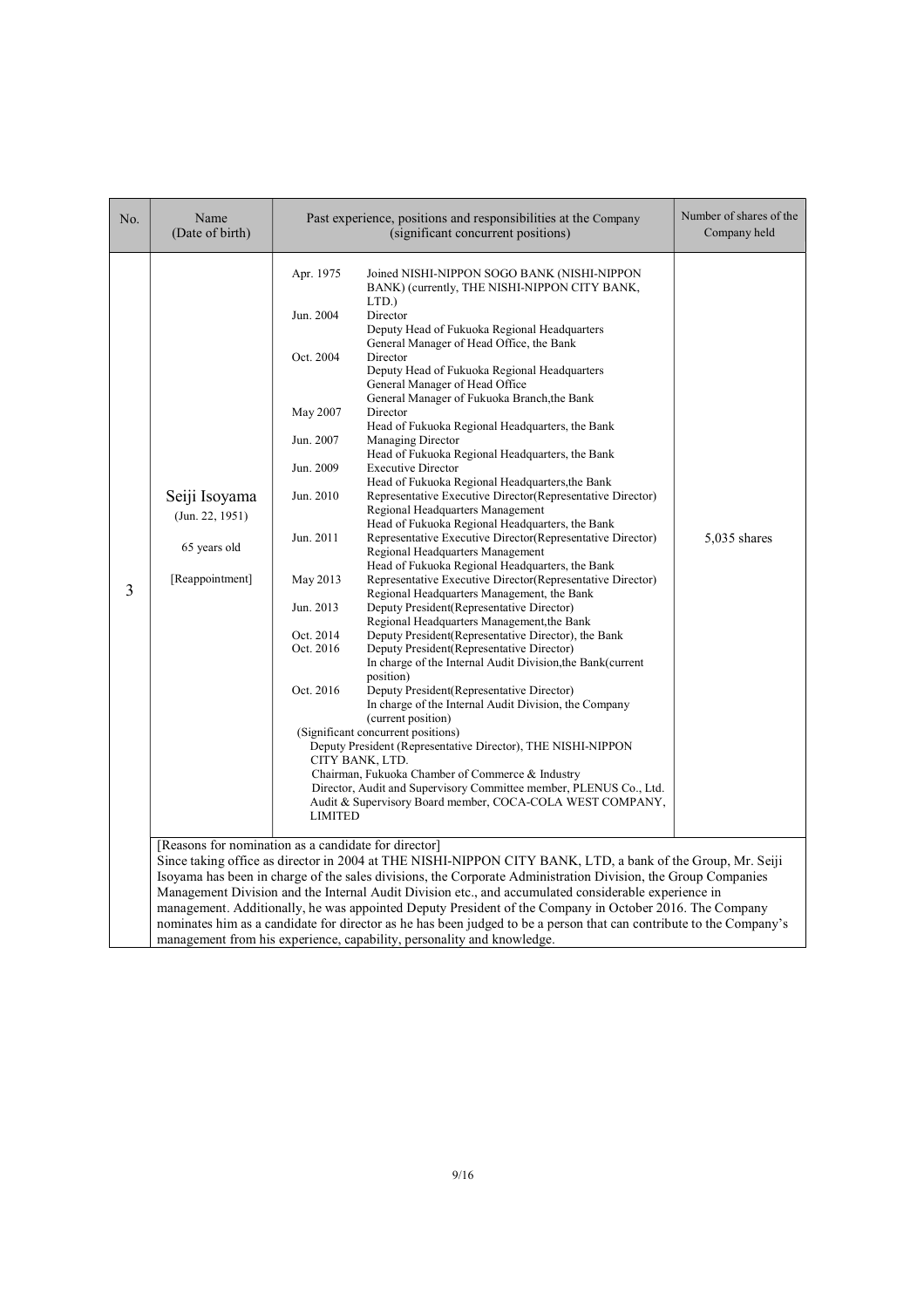| No. | Name<br>(Date of birth)                                                   |                                                                                                                                                                                                    | Past experience, positions and responsibilities at the Company<br>(significant concurrent positions)                                                                                                                                                                                                                                                                                                                                                                                                                                                                                                                                                                                                                                                                                                                                                                                                                                                                                                                                                                                                                                                                                                                                                                                                                                                                                                                                                | Number of shares of the<br>Company held |
|-----|---------------------------------------------------------------------------|----------------------------------------------------------------------------------------------------------------------------------------------------------------------------------------------------|-----------------------------------------------------------------------------------------------------------------------------------------------------------------------------------------------------------------------------------------------------------------------------------------------------------------------------------------------------------------------------------------------------------------------------------------------------------------------------------------------------------------------------------------------------------------------------------------------------------------------------------------------------------------------------------------------------------------------------------------------------------------------------------------------------------------------------------------------------------------------------------------------------------------------------------------------------------------------------------------------------------------------------------------------------------------------------------------------------------------------------------------------------------------------------------------------------------------------------------------------------------------------------------------------------------------------------------------------------------------------------------------------------------------------------------------------------|-----------------------------------------|
| 4   | Souichi<br>Kawamoto<br>(Sep. 19, 1957)<br>59 years old<br>[Reappointment] | Apr. 1980<br>Jun. 2008<br>May 2010<br>Jun. 2010<br>Jun. 2011<br>Jun. 2012<br>May 2014<br>Jun. 2014<br>Oct. 2014<br>Jun. 2016<br>Oct. 2016<br>(Significant concurrent positions)<br>CITY BANK, LTD. | Joined Fukuoka SOGO Bank (Fukuoka City<br>Bank)(currently, THE NISHI-NIPPON CITY<br>BANK, LTD.)<br>Director<br>Deputy Head of Kita-Kyushu Regional<br>Headquarters<br>General Manager of Kita-Kyushu Head Office<br>General Manager of Kokura Branch, the Bank<br>Director<br>Head of Kita-Kyushu General Headquarters,<br>the Bank<br><b>Managing Director</b><br>Head of Kita-Kyushu General Headquarters,<br>the Bank<br>Managing Director<br>Head of Kita-Kyushu General Headquarters,<br>the Bank<br><b>Executive Director</b><br>Head of Kita-Kyushu General Headquarters,<br>the Bank<br><b>Executive Director</b><br>Head of Kitakyushu&Yamaguchi Region, the<br>Bank<br>Deputy President (Representative Director)<br>Head of Kitakyushu&Yamaguchi Region, the<br>Bank<br>Deputy President (Representative Director)<br>Head of Kitakyushu&Yamaguchi Region<br>Regional Headquarters Management, the Bank<br>Deputy President(Representative Director)<br>Head of Kitakyushu&Yamaguchi Region<br>Regional Headquarters Management<br>In charge of the IT Strategy Division, the<br>Operations Planning & Management Division,<br>the Bank(current position)<br>Director,<br>In charge of the Group Strategy Planning<br>Division, the Company (current position)<br>Deputy President (Representative Director), THE NISHI-NIPPON<br>Director, DAIICHI KOUTSU SANGYO Co., Ltd.<br>Audit & Supervisory Board member, OHISHI SANGYO CO., LTD. | $1,260$ shares                          |
|     |                                                                           | [Reasons for nomination as a candidate for director]                                                                                                                                               | Since taking office as director in 2008 at THE NISHI-NIPPON CITY BANK, LTD, a bank of the Group, Mr.<br>Souichi Kawamoto has accumulated experience in business operations, such as Head of Kitakyushu & Yamaguchi<br>Region and in charge of the sales divisions. Additionally, he was appointed director of the Company in October<br>2016. The Company nominates him as a candidate for director as he has been judged to be a person that can<br>contribute to the Company's management from his experience, capability, personality and knowledge.                                                                                                                                                                                                                                                                                                                                                                                                                                                                                                                                                                                                                                                                                                                                                                                                                                                                                             |                                         |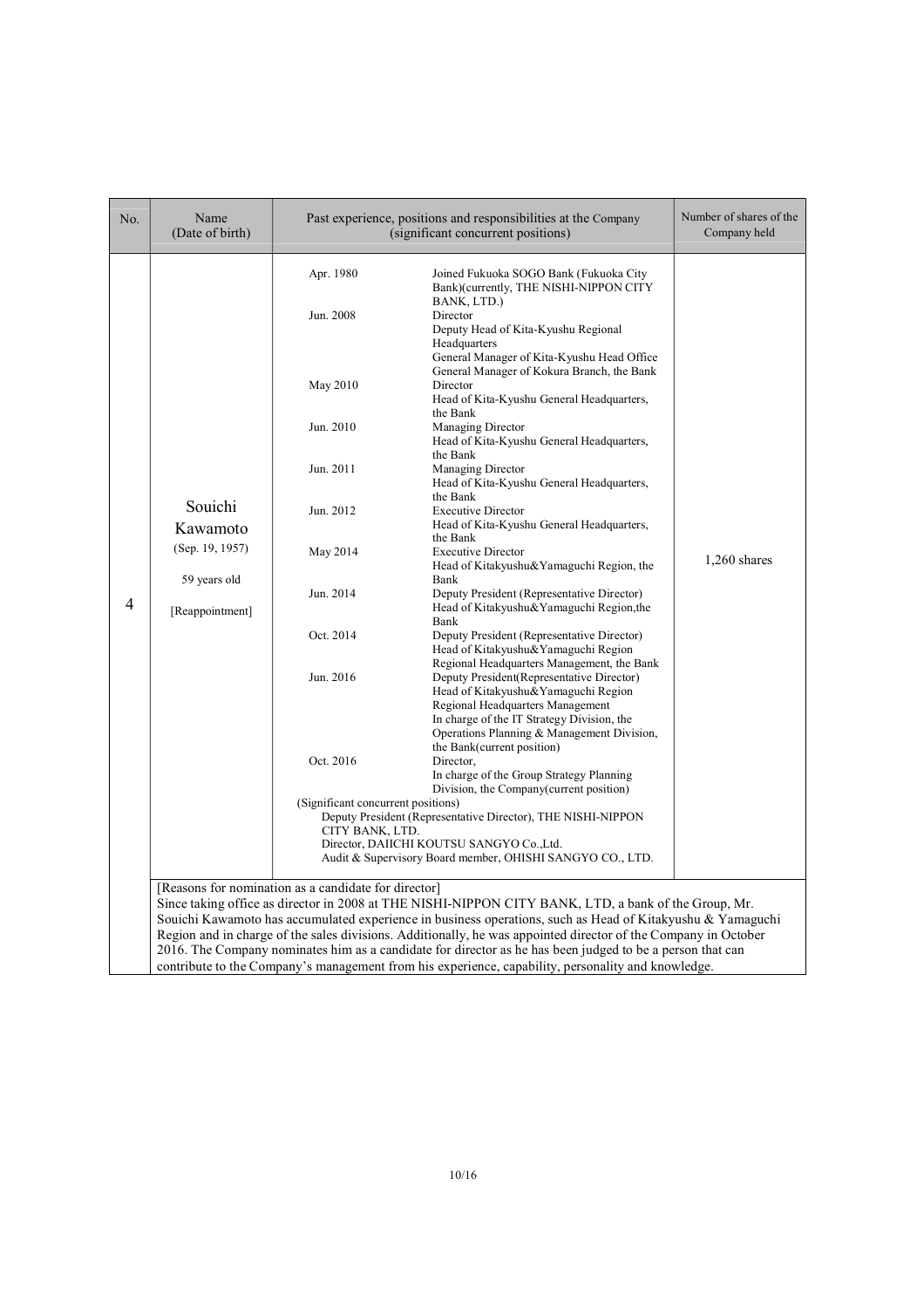| No. | Name<br>(Date of birth)                                                                                                                                                                                                                                                                                                                                                                                                                                                                                                                                                                                                                                                                          | Past experience, positions and responsibilities at the Company<br>(significant concurrent positions)                                                                                       | Number of shares of<br>the Company held                                                                                                                                                                                                                                                                                                                                                                                                                                                                                                                                                                                                                                                              |                |
|-----|--------------------------------------------------------------------------------------------------------------------------------------------------------------------------------------------------------------------------------------------------------------------------------------------------------------------------------------------------------------------------------------------------------------------------------------------------------------------------------------------------------------------------------------------------------------------------------------------------------------------------------------------------------------------------------------------------|--------------------------------------------------------------------------------------------------------------------------------------------------------------------------------------------|------------------------------------------------------------------------------------------------------------------------------------------------------------------------------------------------------------------------------------------------------------------------------------------------------------------------------------------------------------------------------------------------------------------------------------------------------------------------------------------------------------------------------------------------------------------------------------------------------------------------------------------------------------------------------------------------------|----------------|
| 5   | KiyotaTakata<br>(Jan. 5, 1954)<br>63 years old<br>[Reappointment]                                                                                                                                                                                                                                                                                                                                                                                                                                                                                                                                                                                                                                | Apr. 1978<br>Jun. 2007<br>May 2009<br>Jun. 2010<br>Jun. 2011<br>Jun. 2012<br>Jun. 2016<br>Oct. 2016<br>(Significant concurrent positions)<br>CITY BANK, LTD.<br>Director, PIETRO Co., Ltd. | Joined NISHI-NIPPON SOGO BANK<br>(NISHI-NIPPON BANK) (currently, THE<br>NISHI-NIPPON CITY BANK, LTD.)<br>Director<br>General Manager of Executive Secretariat, the<br>Bank<br>Director, the Bank<br>Managing Director, the Bank<br>Managing Director, the Bank<br>Executive Director, the Bank<br>Deputy President (Representative Director)<br>In charge of the Public Relations Division, the<br>Executive Secretariat, the Human Resources<br>Division, and the Corporate Administration<br>Division, the Bank (current position)<br>Director.<br>In charge of the Corporate Planning Division,<br>the Company (current position)<br>Deputy President (Representative Director), THE NISHI-NIPPON | $6,470$ shares |
|     | [Reasons for nomination as a candidate for director]<br>Since taking office as director in 2007 at THE NISHI-NIPPON CITY BANK, LTD, a bank of the Group, Mr. Kiyota<br>Takata has accumulated experience in business operations, such as the Public Relations Division, the Executive<br>Secretariat, the Human Resources Division, the Internal Audit Division and the International Business Division.<br>Additionally, he was appointed director of the Company in October 2016. The Company nominates him as a<br>candidate for director as he has been judged to be a person that can contribute to the Company's management from<br>his experience, capability, personality and knowledge. |                                                                                                                                                                                            |                                                                                                                                                                                                                                                                                                                                                                                                                                                                                                                                                                                                                                                                                                      |                |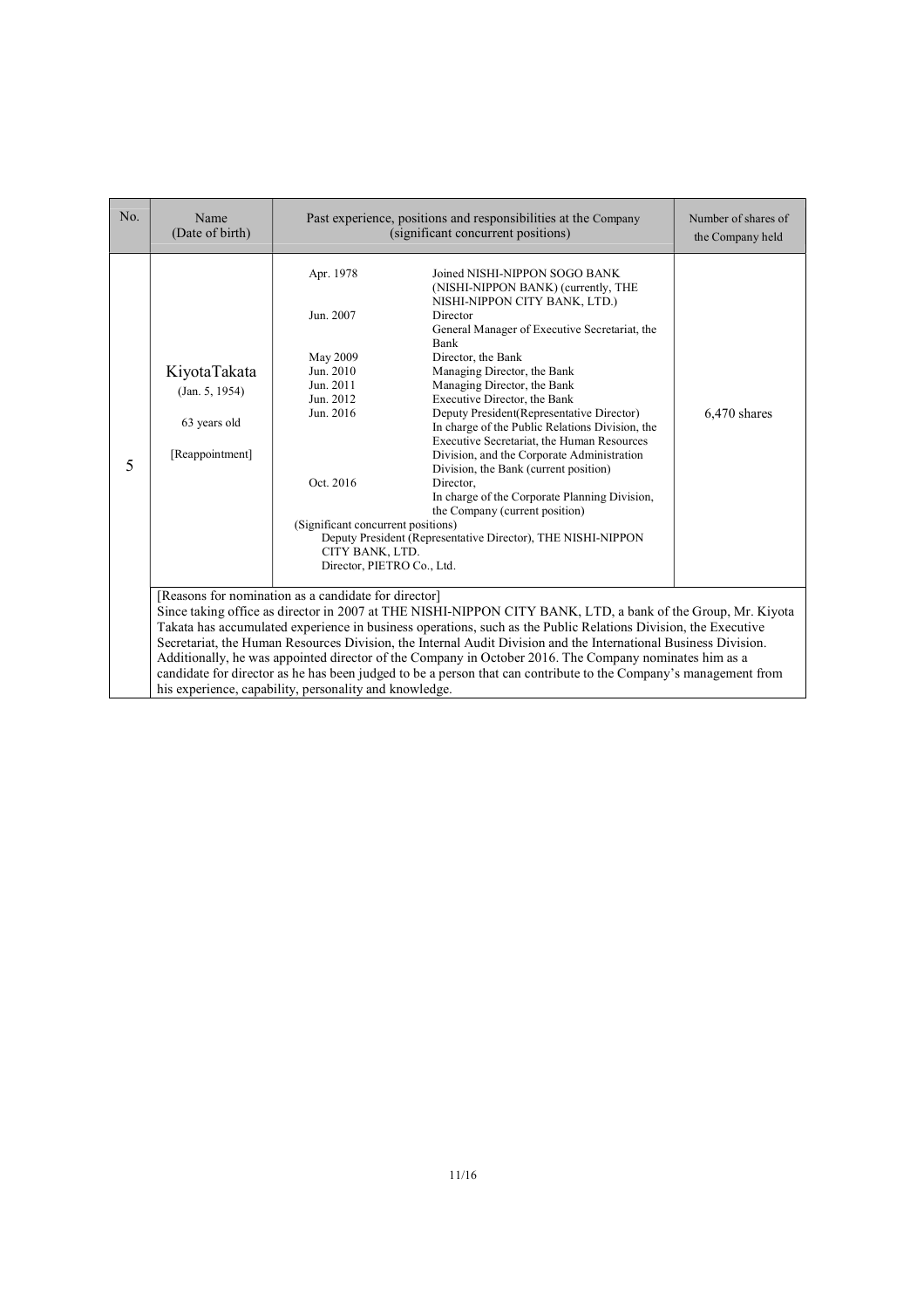| No. | Name<br>(Date of birth)                                                                                                                                                                                                                                                                                                                                                                                                                                                                                                                                                                                                        |                                                                                                                             | Past experience, positions and responsibilities at the Company<br>(significant concurrent positions)                                                                                                                                                                                                                                                                                                                                                                                                                                                                                                                                                                                                                                                                                                  | Number of shares of<br>the Company held |
|-----|--------------------------------------------------------------------------------------------------------------------------------------------------------------------------------------------------------------------------------------------------------------------------------------------------------------------------------------------------------------------------------------------------------------------------------------------------------------------------------------------------------------------------------------------------------------------------------------------------------------------------------|-----------------------------------------------------------------------------------------------------------------------------|-------------------------------------------------------------------------------------------------------------------------------------------------------------------------------------------------------------------------------------------------------------------------------------------------------------------------------------------------------------------------------------------------------------------------------------------------------------------------------------------------------------------------------------------------------------------------------------------------------------------------------------------------------------------------------------------------------------------------------------------------------------------------------------------------------|-----------------------------------------|
| 6   | Hiroyuki Irie<br>(Nov. 11, 1957)<br>59 years old<br>[Reappointment]                                                                                                                                                                                                                                                                                                                                                                                                                                                                                                                                                            | Apr. 1981<br>Jun. 2010<br>Jun. 2011<br>May 2013<br>Jun. 2015<br>May 2016<br>Oct. 2016<br>(Significant concurrent positions) | Joined NISHI-NIPPON SOGO BANK<br>(NISHI-NIPPON BANK) (currently, THE<br>NISHI-NIPPON CITY BANK, LTD.)<br>Director<br>Deputy Head of Fukuoka Regional<br>Headquarters<br>General Manager of Head Office<br>General Manager of Fukuoka Branch, the Bank<br>Managing Director<br>Deputy Head of Fukuoka Regional<br>Headquarters<br>General Manager of Head Office<br>General Manager of Fukuoka Branch, the Bank<br>Managing Director, the Bank<br>Executive Director, the Bank<br><b>Executive Director</b><br>In charge of the Corporate Business Solution<br>Division and the Regional Relationship<br>Management Division, the Bank(current<br>position)<br>Director, the Company (current position)<br>Executive Director, THE NISHI-NIPPON CITY BANK, LTD.<br>Director, Shinoken Group. Co., Ltd. | 4,300 shares                            |
|     | [Reasons for nomination as a candidate for director]<br>Since taking office as director in 2010 at THE NISHI-NIPPON CITY BANK, LTD, a bank of the Group, Mr.<br>Hiroyuki Irie has been in charge of the sales divisions and the Regional Relationship Management Division etc., and<br>has accumulated experience in business operations. Additionally, he was appointed director of the Company in<br>October 2016. The Company nominates him as a candidate for director as he has been judged to be a person that can<br>contribute to the Company's management from his experience, capability, personality and knowledge. |                                                                                                                             |                                                                                                                                                                                                                                                                                                                                                                                                                                                                                                                                                                                                                                                                                                                                                                                                       |                                         |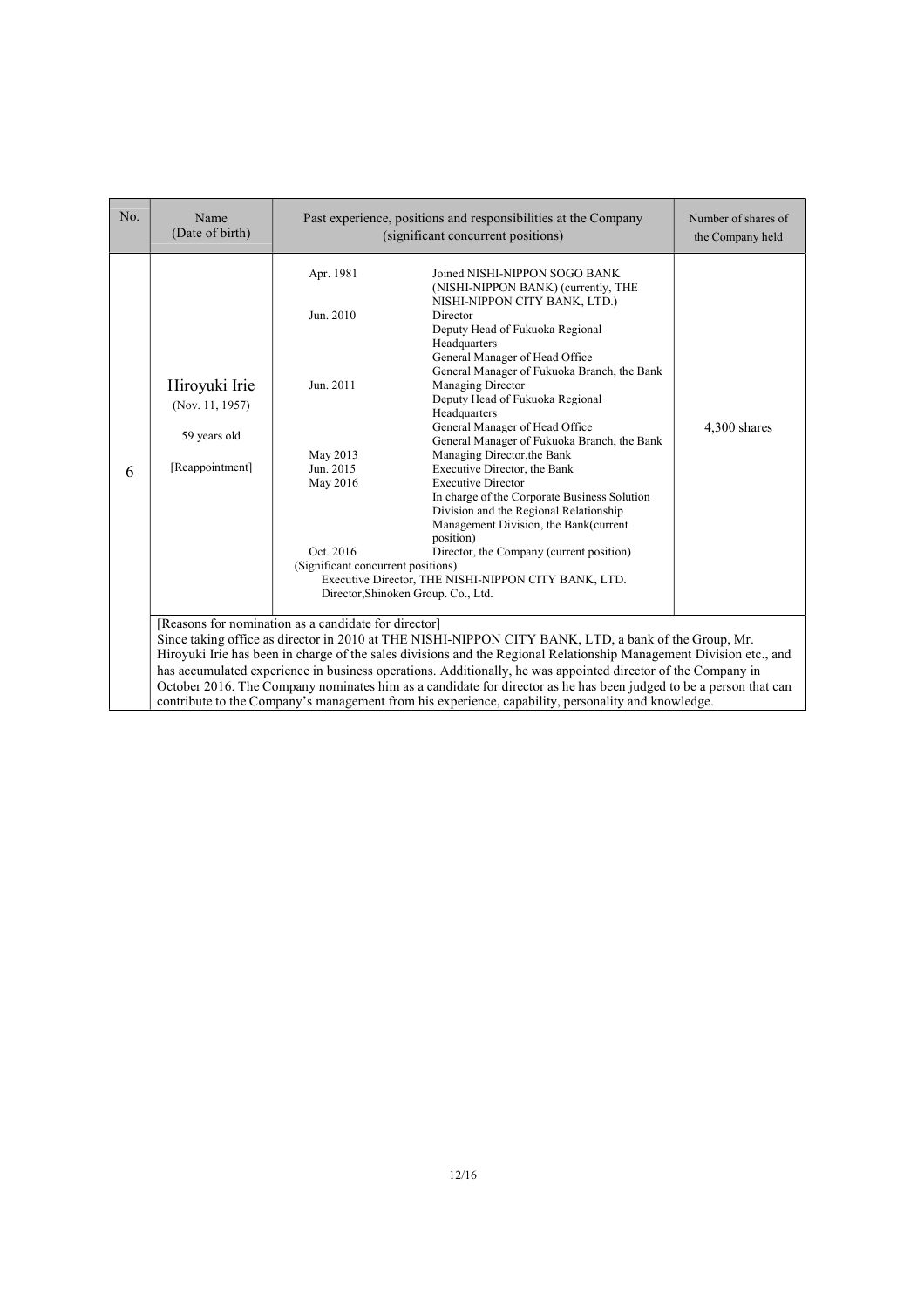| No. | Name<br>(Date of birth)                                                                                                                                                                                                                                                                                                                                                                                                                                                                                                                                                                                                                                                                          |                                                                                                                                                      | Past experience, positions and responsibilities at the Company<br>(significant concurrent positions)                                                                                                                                                                                                                                                                                                                                                                                                                                                                                                                                                                                                                                                                                                                                                                                                                                                                                                                                                                 | Number of shares of<br>the Company held |
|-----|--------------------------------------------------------------------------------------------------------------------------------------------------------------------------------------------------------------------------------------------------------------------------------------------------------------------------------------------------------------------------------------------------------------------------------------------------------------------------------------------------------------------------------------------------------------------------------------------------------------------------------------------------------------------------------------------------|------------------------------------------------------------------------------------------------------------------------------------------------------|----------------------------------------------------------------------------------------------------------------------------------------------------------------------------------------------------------------------------------------------------------------------------------------------------------------------------------------------------------------------------------------------------------------------------------------------------------------------------------------------------------------------------------------------------------------------------------------------------------------------------------------------------------------------------------------------------------------------------------------------------------------------------------------------------------------------------------------------------------------------------------------------------------------------------------------------------------------------------------------------------------------------------------------------------------------------|-----------------------------------------|
| 7   | Shinya Hirota<br>(Nov. 30, 1958)<br>58 years old<br>[Reappointment]                                                                                                                                                                                                                                                                                                                                                                                                                                                                                                                                                                                                                              | Apr. 1981<br>May 2009<br>Dec. 2009<br>May 2010<br>Jun. 2011<br>Jun. 2012<br>Jun. 2013<br>May 2014<br>Oct. 2016<br>(Significant concurrent positions) | Joined The Bank of Tokyo, Ltd. (currently The<br>Bank of Tokyo-Mitsubishi UFJ, Ltd.)<br>Senior Manager of Internal Audit Office, the<br>Internal Audit & Credit Examination Division<br>Joined THE NISHI-NIPPON CITY BANK,<br>LTD.<br>General Manager of the International Business<br>Division, the Bank<br>General Manager of the International Business<br>Division, the Bank<br><b>Executive Officer</b><br>General Manager of the International Business<br>Division, the Bank<br>Senior Executive Officer<br>General Manager of the International Business<br>Division, the Bank<br>Managing Director<br>General Manager of the International Business<br>Division, the Bank<br>Managing Director<br>In charge of the Treasury & Portfolio<br>Investment Division, the Treasury & Securities<br>Transaction Division and the International<br>Business Division, the Bank(current position)<br>Director, the Company (current position)<br>Managing Director, THE NISHI-NIPPON CITY BANK, LTD.<br>Audit & Supervisory Board member, OK Food Industry Co., Ltd. | 800 shares                              |
|     | [Reasons for nomination as a candidate for director]<br>Since taking office as director in 2013 at THE NISHI-NIPPON CITY BANK, LTD, a bank of the Group, Mr. Shinya<br>Hirota has been in charge of the International Business Division, the Treasury & Portfolio Investment Division and<br>the Treasury & Securities Transaction Division etc., and has accumulated experience in business operations.<br>Additionally, he was appointed director of the Company in October 2016. The Company nominates him as a<br>candidate for director as he has been judged to be a person that can contribute to the Company's management from<br>his experience, capability, personality and knowledge. |                                                                                                                                                      |                                                                                                                                                                                                                                                                                                                                                                                                                                                                                                                                                                                                                                                                                                                                                                                                                                                                                                                                                                                                                                                                      |                                         |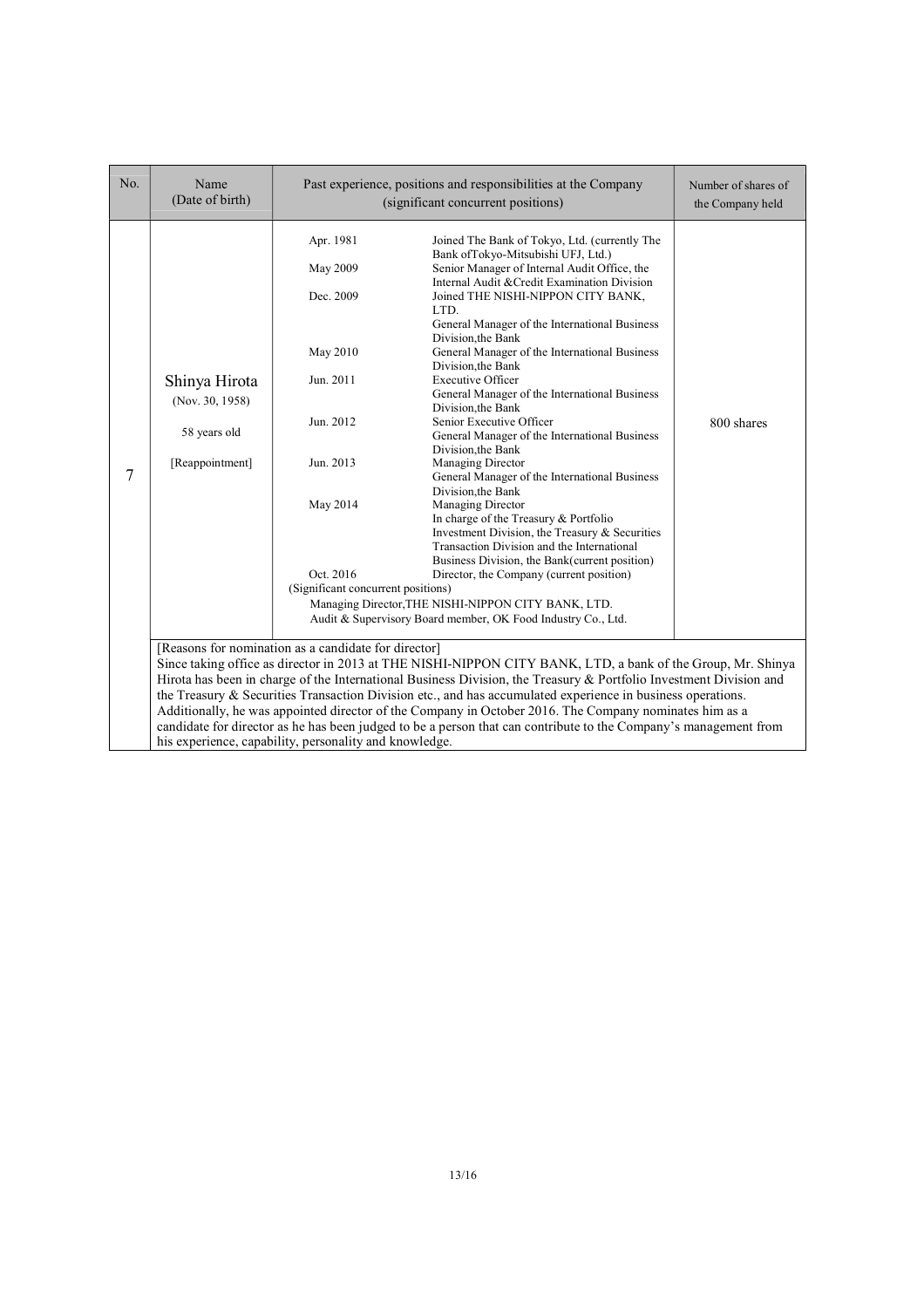| No. | Name<br>(Date of birth)                                                                                                                                                                                                                                                                                                                                                                                                                                                                                                                                                                                      |                                                                                                                                                      | Past experience, positions and responsibilities at the Company<br>(significant concurrent positions)                                                                                                                                                                                                                                                                                                                                                                                                                                                                                                                                                                                                                                                                                                                                                                                                                                                                                                                                                                                                      | Number of shares of<br>the Company held |  |
|-----|--------------------------------------------------------------------------------------------------------------------------------------------------------------------------------------------------------------------------------------------------------------------------------------------------------------------------------------------------------------------------------------------------------------------------------------------------------------------------------------------------------------------------------------------------------------------------------------------------------------|------------------------------------------------------------------------------------------------------------------------------------------------------|-----------------------------------------------------------------------------------------------------------------------------------------------------------------------------------------------------------------------------------------------------------------------------------------------------------------------------------------------------------------------------------------------------------------------------------------------------------------------------------------------------------------------------------------------------------------------------------------------------------------------------------------------------------------------------------------------------------------------------------------------------------------------------------------------------------------------------------------------------------------------------------------------------------------------------------------------------------------------------------------------------------------------------------------------------------------------------------------------------------|-----------------------------------------|--|
| 8   | Hideyuki<br>Murakami<br>(Mar. 14, 1961)<br>56 years old<br>[Reappointment]                                                                                                                                                                                                                                                                                                                                                                                                                                                                                                                                   | Apr. 1983<br>Jun. 2010<br>May 2012<br>Jun. 2012<br>May 2014<br>Jun. 2014<br>May 2016<br>Oct. 2016<br>Apr. 2017<br>(Significant concurrent positions) | Joined NISHI-NIPPON SOGO BANK<br>(NISHI-NIPPON BANK) (currently, THE<br>NISHI-NIPPON CITY BANK, LTD.)<br><b>Executive Officer</b><br>General Manager of the Human Resources<br>Division and the HumanResource<br>Development Office, the Bank<br><b>Executive Officer</b><br>General Manager of the Corporate Planning<br>Division, the Bank<br>Senior Executive Officer<br>General Manager of the Corporate Planning<br>Division, the Bank<br>Senior Executive Officer, the Bank<br>Managing Director, the Bank<br>Managing Director<br>Head of Tokyo Headquarters, the Bank<br>Director.<br>In charge of the Compliance & Risk<br>Management Division, Deputy in charge of the<br>Corporate Planning Division, the Company<br>(current position)<br>Managing Director<br>Head of Tokyo Headquarters<br>In charge of the Corporate Planning Division,<br>the Corporate Risk Management Division and<br>the Compliance Risk Supervisory Division, the<br>Bank(current position)<br>Managing Director, THE NISHI-NIPPON CITY BANK, LTD.<br>Audit & Supervisory Board member, Showa Manufacturing Co., Ltd. | 3,000 shares                            |  |
|     | [Reasons for nomination as a candidate for director]<br>Since taking office as director in 2014 at THE NISHI-NIPPON CITY BANK, LTD, a bank of the Group, Mr.<br>Hideyuki Murakami has been in charge of the corporate planning and management divisions etc., and has<br>accumulated experience in business operations. Additionally, he was appointed director of the Company in October<br>2016. The Company nominates him as a candidate for director as he has been judged to be a person that can<br>contribute to the Company's management from his experience, capability, personality and knowledge. |                                                                                                                                                      |                                                                                                                                                                                                                                                                                                                                                                                                                                                                                                                                                                                                                                                                                                                                                                                                                                                                                                                                                                                                                                                                                                           |                                         |  |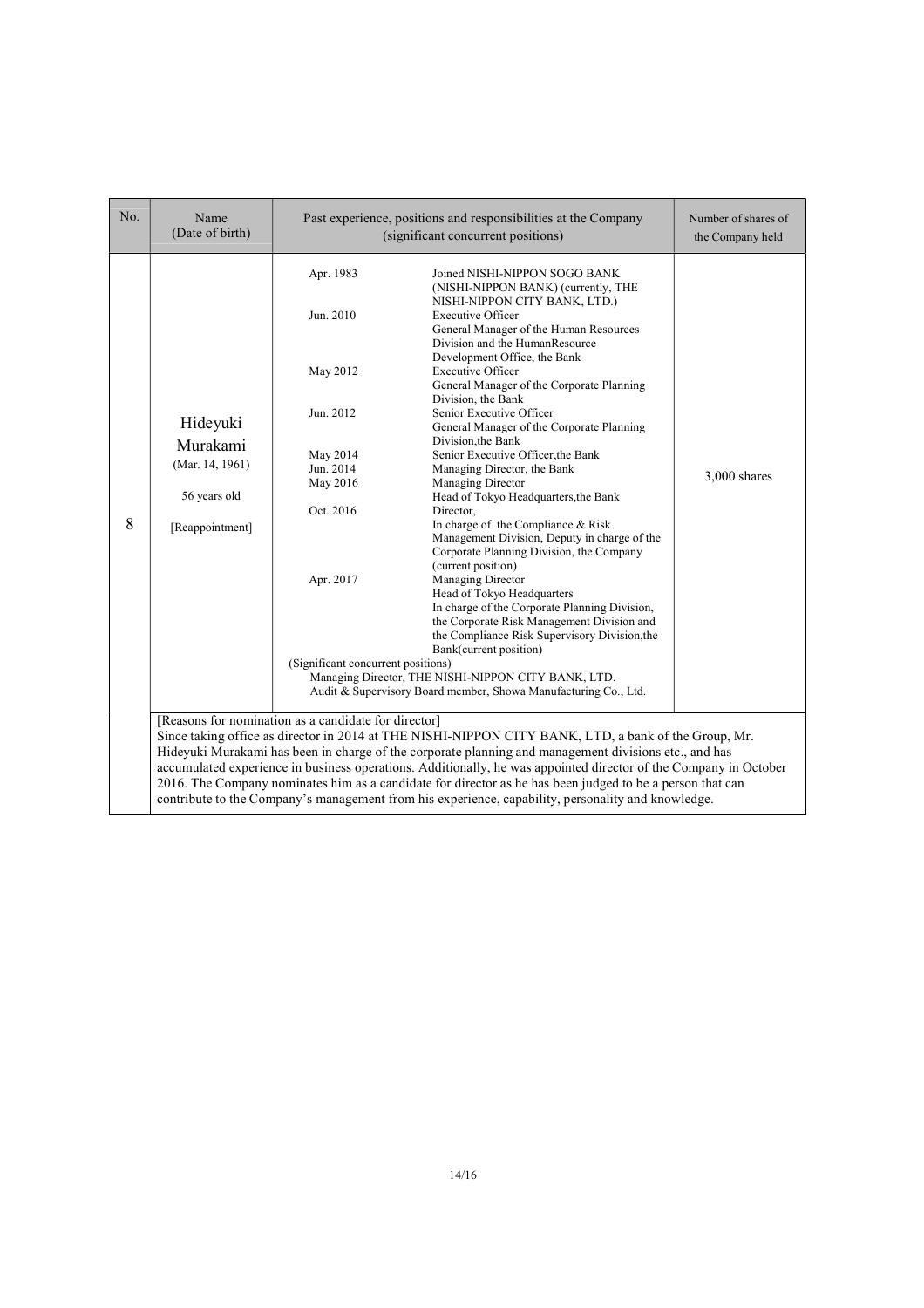| No.    | Name<br>(Date of birth)                                                                                                                                                                                                                                                                                                                                                                                                                                                                                           |                                                                                                                             | Past experience, positions and responsibilities at the Company<br>(significant concurrent positions)                                                                                                                                                                                                                                                                                                                                                                                                                                                                                                                                                                                                                       | Number of shares of<br>the Company held |  |
|--------|-------------------------------------------------------------------------------------------------------------------------------------------------------------------------------------------------------------------------------------------------------------------------------------------------------------------------------------------------------------------------------------------------------------------------------------------------------------------------------------------------------------------|-----------------------------------------------------------------------------------------------------------------------------|----------------------------------------------------------------------------------------------------------------------------------------------------------------------------------------------------------------------------------------------------------------------------------------------------------------------------------------------------------------------------------------------------------------------------------------------------------------------------------------------------------------------------------------------------------------------------------------------------------------------------------------------------------------------------------------------------------------------------|-----------------------------------------|--|
| 9      | Hiroyuki Takeo<br>(Sep. 19, 1958)<br>58 years old<br>[Reappointment]                                                                                                                                                                                                                                                                                                                                                                                                                                              | Apr. 1983<br>Dec. 2011<br>Apr. 2013<br>May 2013<br>May 2016<br>Jun. 2016<br>Oct. 2016<br>(Significant concurrent positions) | Joined Fukuoka SOGO Bank (Fukuoka City<br>Bank) (currently, THE NISHI-NIPPON CITY<br>BANK, LTD.)<br><b>Executive Officer</b><br>General Manager of the Corporate<br>Administration Division, the Bank<br>Senior Executive Officer<br>General Manager of the Corporate<br>Administration Division, the Bank<br>Senior Executive Officer<br>General Manager of Head Office<br>General Manager of Fukuoka Branch, the Bank<br>Senior Executive Officer, the Bank<br><b>Managing Director</b><br>In charge of the Credit Risk Management<br>Division and the Credit Supervision Division,<br>the Bank<br>(current position)<br>Director, the Company (current position)<br>Managing Director, THE NISHI-NIPPON CITY BANK, LTD. | $2,310$ shares                          |  |
|        | [Reasons for nomination as a candidate for director]<br>Since taking office as director in 2016 at THE NISHI-NIPPON CITY BANK, LTD, a bank of the Group, Mr.<br>Hiroyuki Takeo has been responsible for areas such as the credit supervision division, and has accumulated<br>experience in business operations. Additionally, he was appointed director of the Company in October 2016. The<br>Company nominates him as a candidate for director as he has been judged to be a person that can contribute to the |                                                                                                                             |                                                                                                                                                                                                                                                                                                                                                                                                                                                                                                                                                                                                                                                                                                                            |                                         |  |
| (Note) |                                                                                                                                                                                                                                                                                                                                                                                                                                                                                                                   |                                                                                                                             | Company's management from his experience, capability, personality and knowledge.<br>There is no special interest between each candidate for director and the Company                                                                                                                                                                                                                                                                                                                                                                                                                                                                                                                                                       |                                         |  |

(Note) There is no special interest between each candidate for director and the Company.